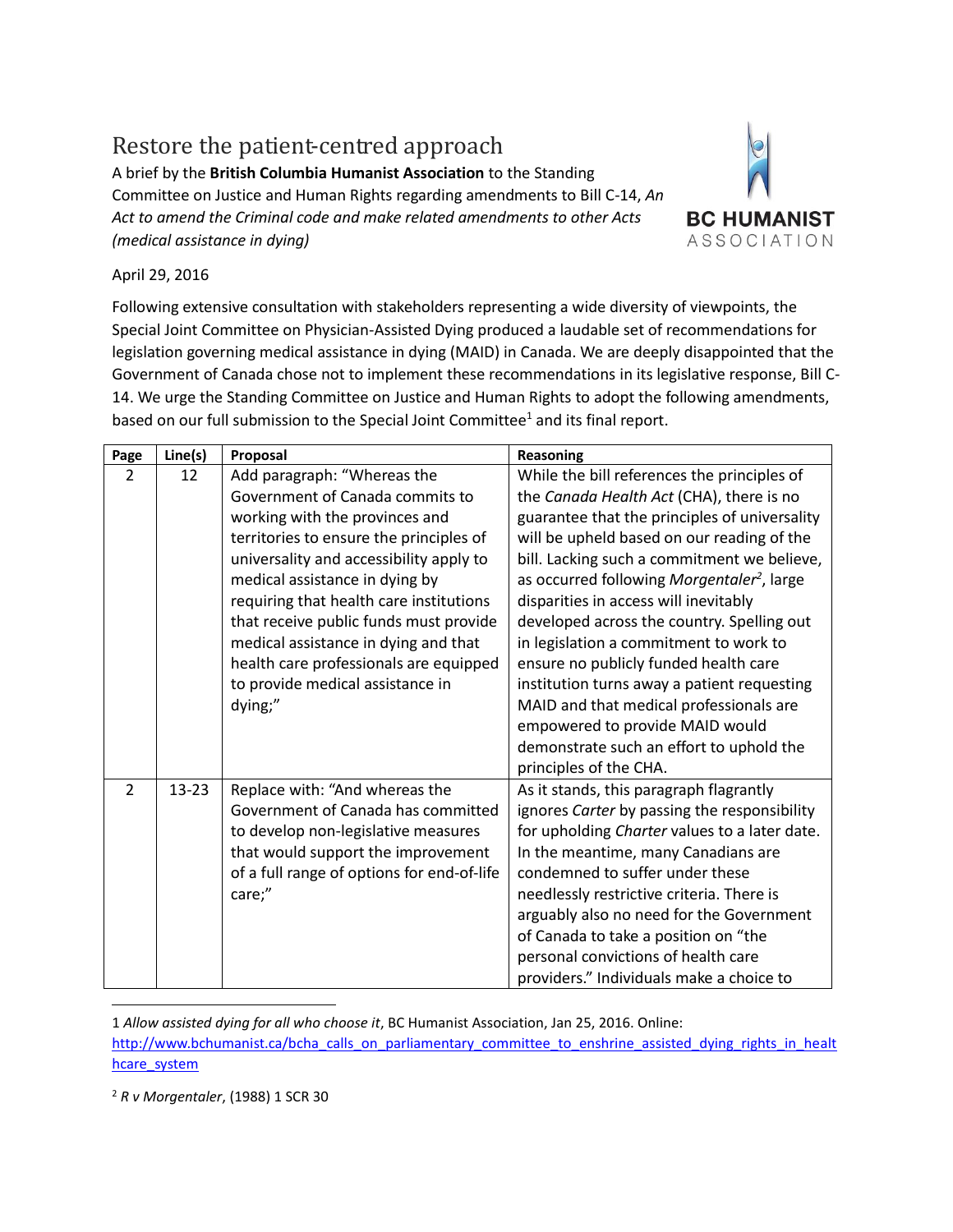|   |           |                                                                                                                                                                                                                                                                           | enter the health profession. The choices of<br>suffering Canadians should not be limited<br>by those convictions. At a bare minimum,<br>health care professionals should be<br>required to provide an effective referral.                                                                                                       |
|---|-----------|---------------------------------------------------------------------------------------------------------------------------------------------------------------------------------------------------------------------------------------------------------------------------|---------------------------------------------------------------------------------------------------------------------------------------------------------------------------------------------------------------------------------------------------------------------------------------------------------------------------------|
| 5 | 11        | Delete "they are at least 18 years of<br>age and"                                                                                                                                                                                                                         | Restricting access to those over 18 is not<br>only arbitrary but in clear violation of a<br>Supreme Court of Canada ruling that<br>mature minors have the right to decide<br>their own medical decisions. Competency,<br>not age, should be the test for whether a<br>decision is free and voluntary.                           |
| 5 | $24 - 25$ | Delete this section                                                                                                                                                                                                                                                       | This additional restriction violates the letter<br>of Carter and discriminates against whole<br>classes of people in suffering.                                                                                                                                                                                                 |
| 5 | $31 - 35$ | Delete this section                                                                                                                                                                                                                                                       | Similarly, this restriction is likely to be<br>interpreted to limit MAID to those with a<br>terminal illness. This, again, is needlessly<br>discriminatory and an affront to Carter.<br>That this phrasing is already widely debated<br>and misunderstood is reason enough to<br>remove this problematic language.              |
| 5 | 35        | Add section:<br>"Advance request<br>(3) A person may specify in an advance<br>request the circumstances under<br>which they receive medical assistance<br>in dying if they develop a grievous and<br>irremediable medical condition that<br>causes a loss of competence." | The bill should explicitly allow for<br>individuals to specify in advance the<br>circumstances under which they would<br>want MAID. Prohibiting such requests<br>discriminates against individuals who lose<br>competency but continue to suffer and will<br>result in premature deaths by suicides.                            |
| 6 | $3 - 12$  | Replace with: "(b) ensure that the<br>person's request for medical<br>assistance in dying was made in<br>writing and signed and dated by the<br>person or by another person under<br>subsection (4);"                                                                     | Having removed the earlier problematic<br>language regarding "natural death", this<br>section can be simplified. This amendment<br>would then apply the same requirements to<br>both contemporaneous and advance<br>requests for MAID, removing potential<br>grounds for discrimination.                                        |
| 6 | 27-30     | Replace with: "(g) ensure that the<br>request is enduring and any delay<br>between the day on which the request<br>was signed by the person and the day<br>on which the medical assistance in<br>dying is provided is limited to 15 clear<br>days or"                     | Waiting periods are by their nature<br>arbitrary and do not reflect individual<br>circumstances. Those circumstances are<br>best decided in close consultation between<br>a medical practitioner and the patient,<br>where an upper bound on such a delay is<br>limited to prevent unnecessary additional<br>time in suffering. |
| 6 | 37-40     | Delete this section                                                                                                                                                                                                                                                       | A final, repeated confirmation of an<br>individual's expressed consent discriminates                                                                                                                                                                                                                                            |